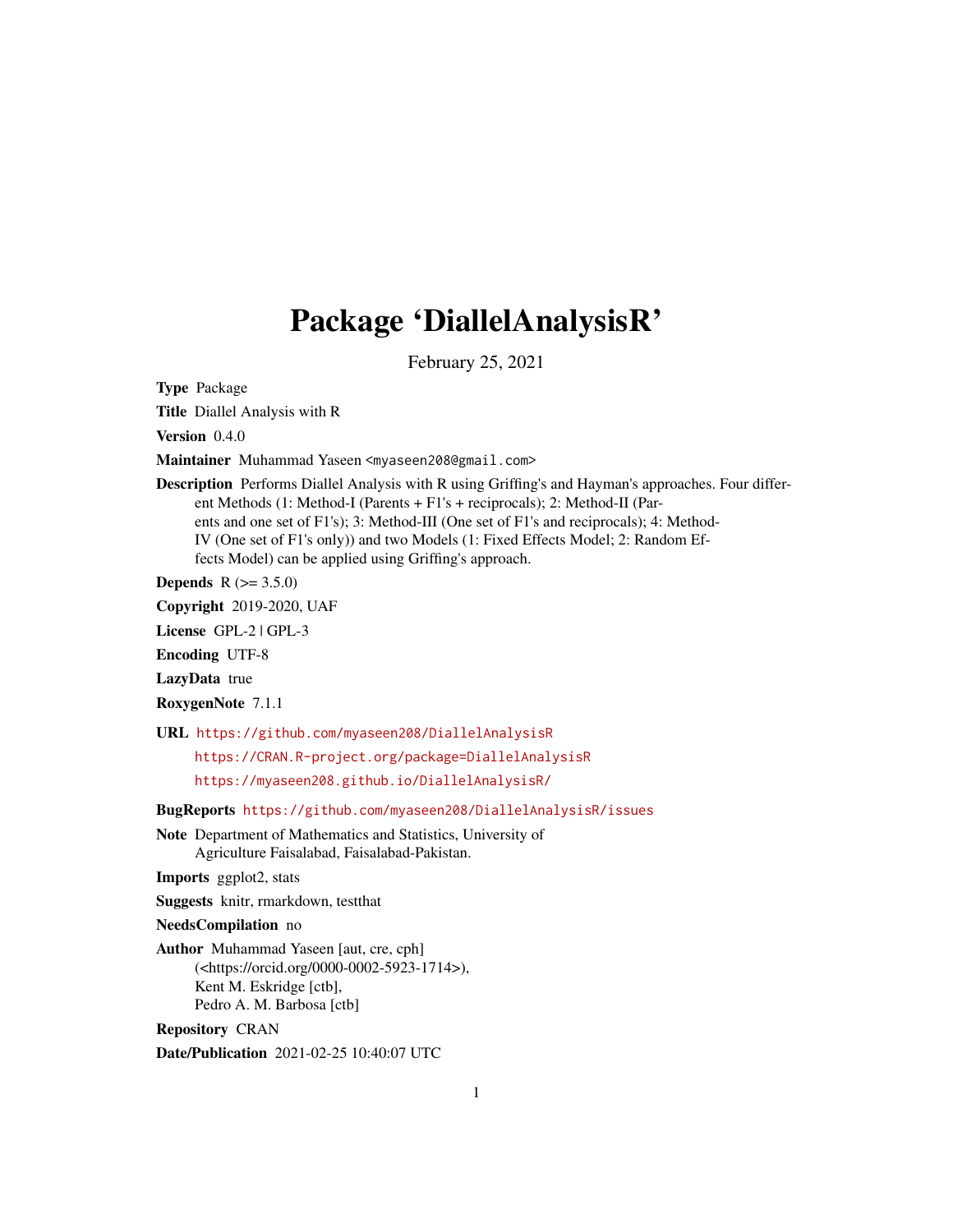## <span id="page-1-0"></span>R topics documented:

| Index |  |
|-------|--|
|       |  |
|       |  |
|       |  |
|       |  |
|       |  |
|       |  |
|       |  |
|       |  |
|       |  |

<span id="page-1-1"></span>

Griffing *Diallel Analysis using Griffing Approach*

### Description

Griffing is used for performing Diallel Analysis using Griffing's Approach.

### Usage

Griffing(y, Rep, Cross1, Cross2, data, Method, Model)

### Arguments

| у                  | Numeric Response Vector                                                                                                                                                                                |
|--------------------|--------------------------------------------------------------------------------------------------------------------------------------------------------------------------------------------------------|
| Rep                | Replicate as factor                                                                                                                                                                                    |
| Cross1             | Cross 1 as factor                                                                                                                                                                                      |
| Cross <sub>2</sub> | Cross 2 as factor                                                                                                                                                                                      |
| data               | A data.frame                                                                                                                                                                                           |
| Method             | Method for Diallel Analysis using Griffing's approach. It can take 1, 2, 3, or 4<br>as argument depending on the method being used.                                                                    |
|                    | 1. Method-I (Parents + $F_1$ 's + reciprocals);<br>2. Method-II (Parents and one set of $F_1$ 's);<br>3. Method-III (One set of $F_1$ 's and reciprocals);<br>4. Method-IV (One set of $F_1$ 's only). |
| Model              | Model for Diallel Analysis using Griffing's approach. It can take 1 or 2 as<br>arguments depending on the model being used.                                                                            |
|                    | 1. Fixed Effects Model;<br>2. Random Effects Model.                                                                                                                                                    |

#### Details

Diallel Analysis using Griffing's approach.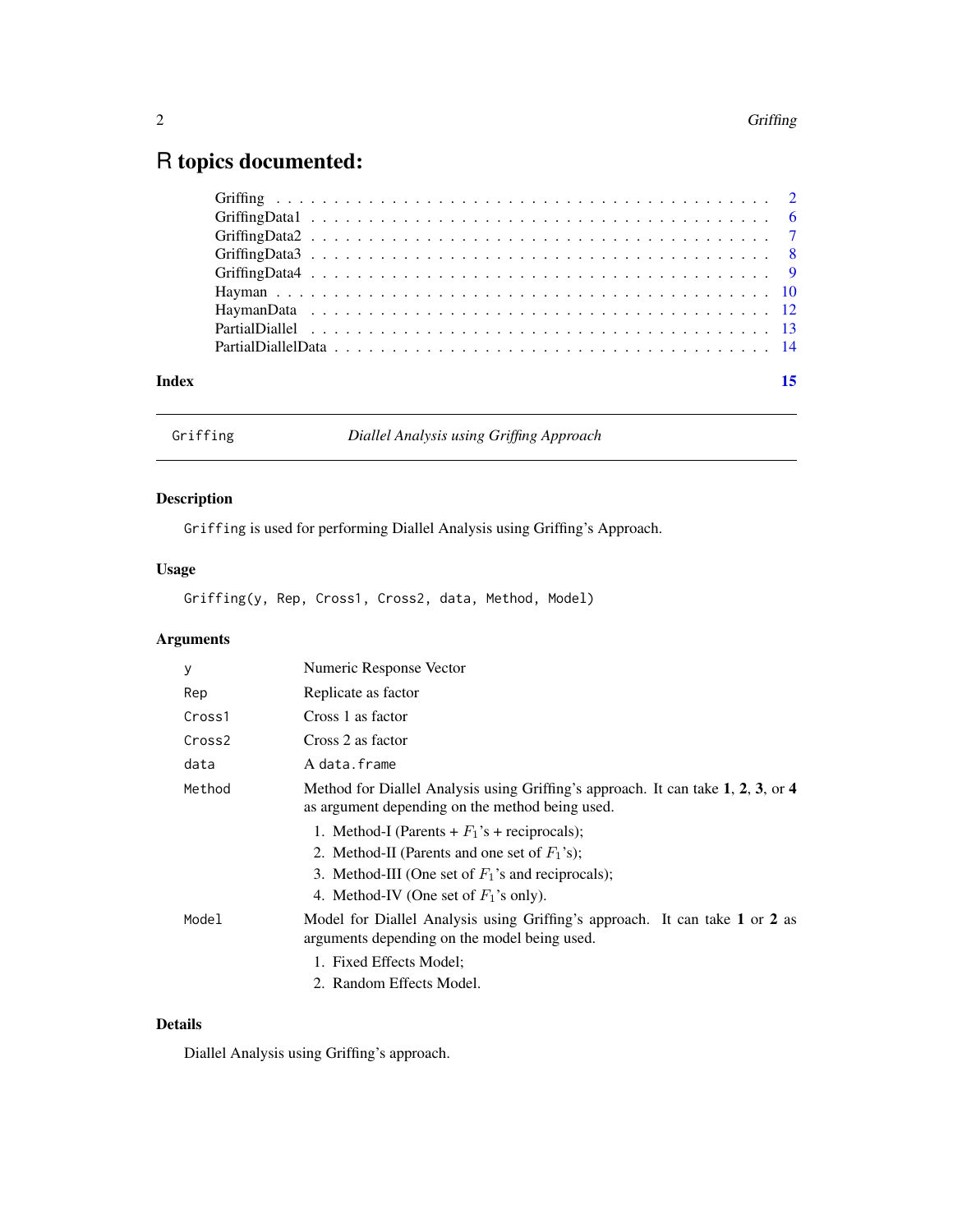#### <span id="page-2-0"></span>Griffing 3

#### Value

Means Means ANOVA Analysis of Variance (ANOVA) table Genetic.Components Genetic Components Effects Effects of Crosses StdErr Standard Errors of Crosses

#### Author(s)

Muhammad Yaseen (<myaseen208@gmail.com>)

#### References

- 1. Griffing, B. (1956) Concept of General and Specific Combining Ability in relation to Diallel Crossing Systems. *Australian Journal of Biological Sciences*, 9(4), 463–493.
- 2. Singh, R. K. and Chaudhary, B. D. (2004) *Biometrical Methods in Quantitative Genetic Analysis*. New Delhi: Kalyani.

#### See Also

[Hayman](#page-9-1) , [GriffingData1](#page-5-1) , [GriffingData2](#page-6-1) , [GriffingData3](#page-7-1) , [GriffingData4](#page-8-1)

#### Examples

```
#-------------------------------------------------------------
## Diallel Analysis with Griffing's Aproach Method 1 & Model 1
#-------------------------------------------------------------
Griffing1Data1 <-
 Griffing(
    y = Yield
   , Rep = Rep, Cross1 = Cross1
   , Cross2 = Cross2
   , data = GriffingData1
   , Method = 1, Model = 1\lambdanames(Griffing1Data1)
Griffing1Data1
Griffing1Data1Means <- Griffing1Data1$Means
Griffing1Data1ANOVA <- Griffing1Data1$ANOVA
Griffing1Data1Genetic.Components <- Griffing1Data1$Genetic.Components
Griffing1Data1Effects <- Griffing1Data1$Effects
Griffing1Data1StdErr <- as.matrix(Griffing1Data1$StdErr)
```
#-------------------------------------------------------------- ## Diallel Analysis with Griffing's Aproach Method 1 & Model 2 #--------------------------------------------------------------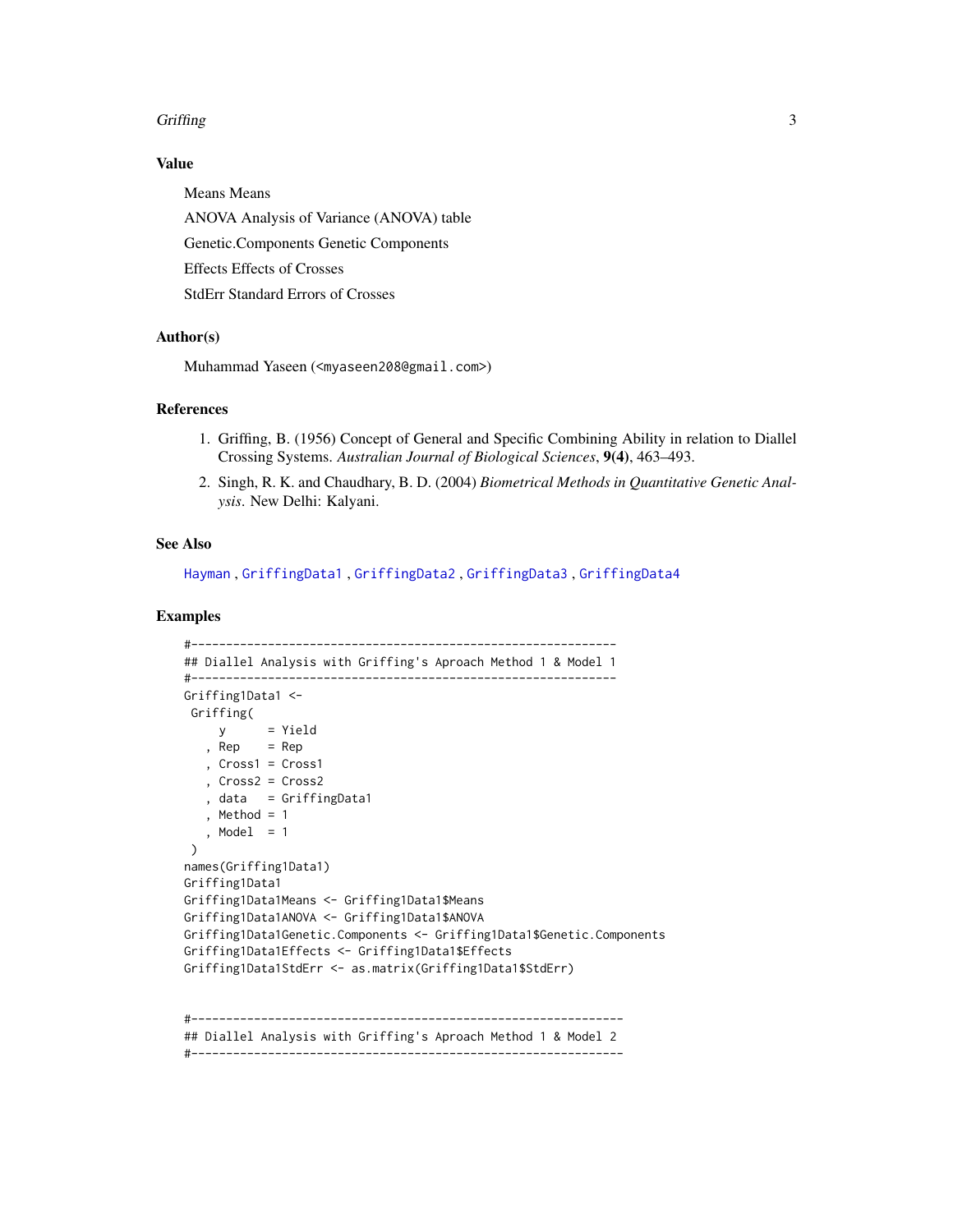```
Griffing2Data1 <-
 Griffing(
   y = Yield<br>, Rep = Rep
         = Rep
   , Cross1 = Cross1
   , Cross2 = Cross2
   , data = GriffingData1
   , Method = 1
  , Model = 2\lambdanames(Griffing2Data1)
Griffing2Data1
Griffing2Data1Means <- Griffing2Data1$Means
Griffing2Data1ANOVA <- Griffing2Data1$ANOVA
Griffing2Data1Genetic.Components <- Griffing2Data1$Genetic.Components
#--------------------------------------------------------------
## Diallel Analysis with Griffing's Aproach Method 2 & Model 1
#--------------------------------------------------------------
Griffing1Data2 <-
Griffing(
    y = Yield
   , Rep = Rep, Cross1 = Cross1
   , Cross2 = Cross2
   , data = GriffingData2
   , Method = 2, Model = 1
 )
names(Griffing1Data2)
Griffing1Data2
Griffing1Data2Means <- Griffing1Data2$Means
Griffing1Data2ANOVA <- Griffing1Data2$ANOVA
Griffing1Data2Genetic.Components <- Griffing1Data2$Genetic.Components
Griffing1Data2Effects <- Griffing1Data2$Effects
Griffing1Data2StdErr <- as.matrix(Griffing1Data2$StdErr)
#--------------------------------------------------------------
## Diallel Analysis with Griffing's Aproach Method 2 & Model 2
#--------------------------------------------------------------
Griffing2Data2 <-
 Griffing(
    y = Yield, Rep = Rep, Cross1 = Cross1
   , Cross2 = Cross2
   , data = GriffingData2
   , Method = 2, Model = 2)
names(Griffing2Data2)
```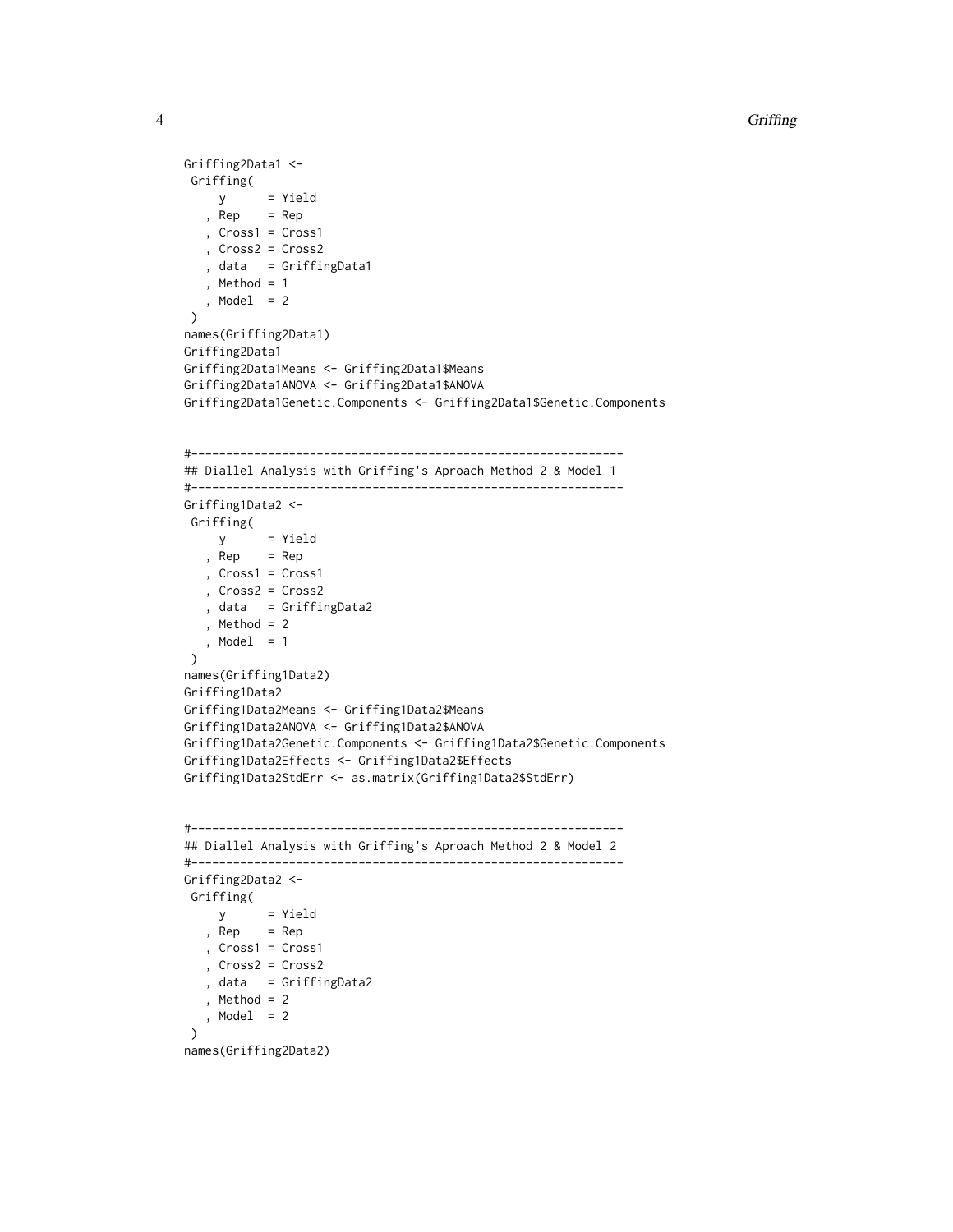#### Griffing 5

```
Griffing2Data2
Griffing2Data2Means <- Griffing2Data2$Means
Griffing2Data2ANOVA <- Griffing2Data2$ANOVA
Griffing2Data2Genetic.Components <- Griffing2Data2$Genetic.Components
#--------------------------------------------------------------
## Diallel Analysis with Griffing's Aproach Method 3 & Model 1
#--------------------------------------------------------------
Griffing1Data3 <-
 Griffing(
    y = Yield
   , Rep = Rep, Cross1 = Cross1
   , Cross2 = Cross2
   , data = GriffingData3
   , Method = 3
   , Model = 1)
names(Griffing1Data3)
Griffing1Data3
Griffing1Data3Means <- Griffing1Data3$Means
Griffing1Data3ANOVA <- Griffing1Data3$ANOVA
Griffing1Data3Genetic.Components <- Griffing1Data3$Genetic.Components
Griffing1Data3Effects <- Griffing1Data3$Effects
Griffing1Data3StdErr <- as.matrix(Griffing1Data3$StdErr)
#--------------------------------------------------------------
## Diallel Analysis with Griffing's Aproach Method 3 & Model 2
#--------------------------------------------------------------
Griffing2Data3 <-
 Griffing(
    y = Yield
   , Rep = Rep
   , Cross1 = Cross1
   , Cross2 = Cross2
   , data = GriffingData3
   , Method = 3, Model = 2)
names(Griffing2Data3)
Griffing2Data3
Griffing2Data3Means <- Griffing2Data3$Means
Griffing2Data3ANOVA <- Griffing2Data3$ANOVA
Griffing2Data3Genetic.Components <- Griffing2Data3$Genetic.Components
#--------------------------------------------------------------
## Diallel Analysis with Griffing's Aproach Method 4 & Model 1
#--------------------------------------------------------------
Griffing1Data4 <-
```
Griffing(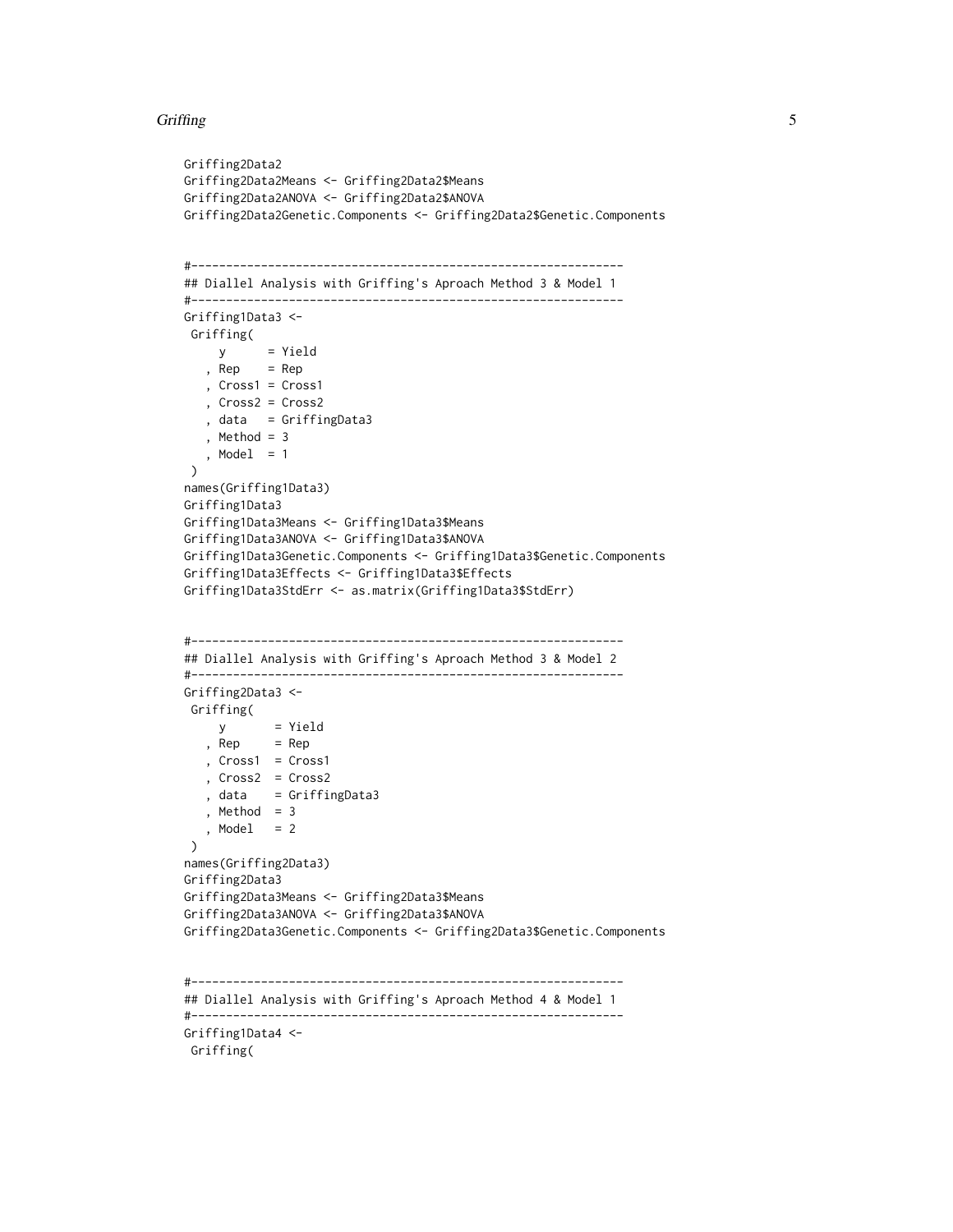```
y = Yield, Rep = Rep, Cross1 = Cross1
   , Cross2 = Cross2
   , data = GriffingData4
   , Method = 4, Model = 1)
names(Griffing1Data4)
Griffing1Data4
Griffing1Data4Means <- Griffing1Data4$Means
Griffing1Data4ANOVA <- Griffing1Data4$ANOVA
Griffing1Data4Genetic.Components <- Griffing1Data4$Genetic.Components
Griffing1Data4Effects <- Griffing1Data4$Effects
Griffing1Data4StdErr <- as.matrix(Griffing1Data4$StdErr)
#--------------------------------------------------------------
## Diallel Analysis with Griffing's Aproach Method 4 & Model 2
#--------------------------------------------------------------
Griffing2Data4 <-
Griffing(
    y = Yield
   , Rep = Rep
   , Cross1 = Cross1
   , Cross2 = Cross2
   , data = GriffingData4
   , Method = 4, Model = 2\mathcal{L}names(Griffing2Data4)
Griffing2Data4
Griffing2Data4Means <- Griffing2Data4$Means
Griffing2Data4ANOVA <- Griffing2Data4$ANOVA
Griffing2Data4Genetic.Components <- Griffing2Data4$Genetic.Components
```
<span id="page-5-1"></span>GriffingData1 *Data for Diallel Analysis using Griffing Approach Method 1*

#### Description

Griffing is used for performing Diallel Analysis using Griffing's Approach.

#### Usage

```
data(GriffingData1)
```
#### Format

A data.frame with 256 rows and 4 variables.

<span id="page-5-0"></span>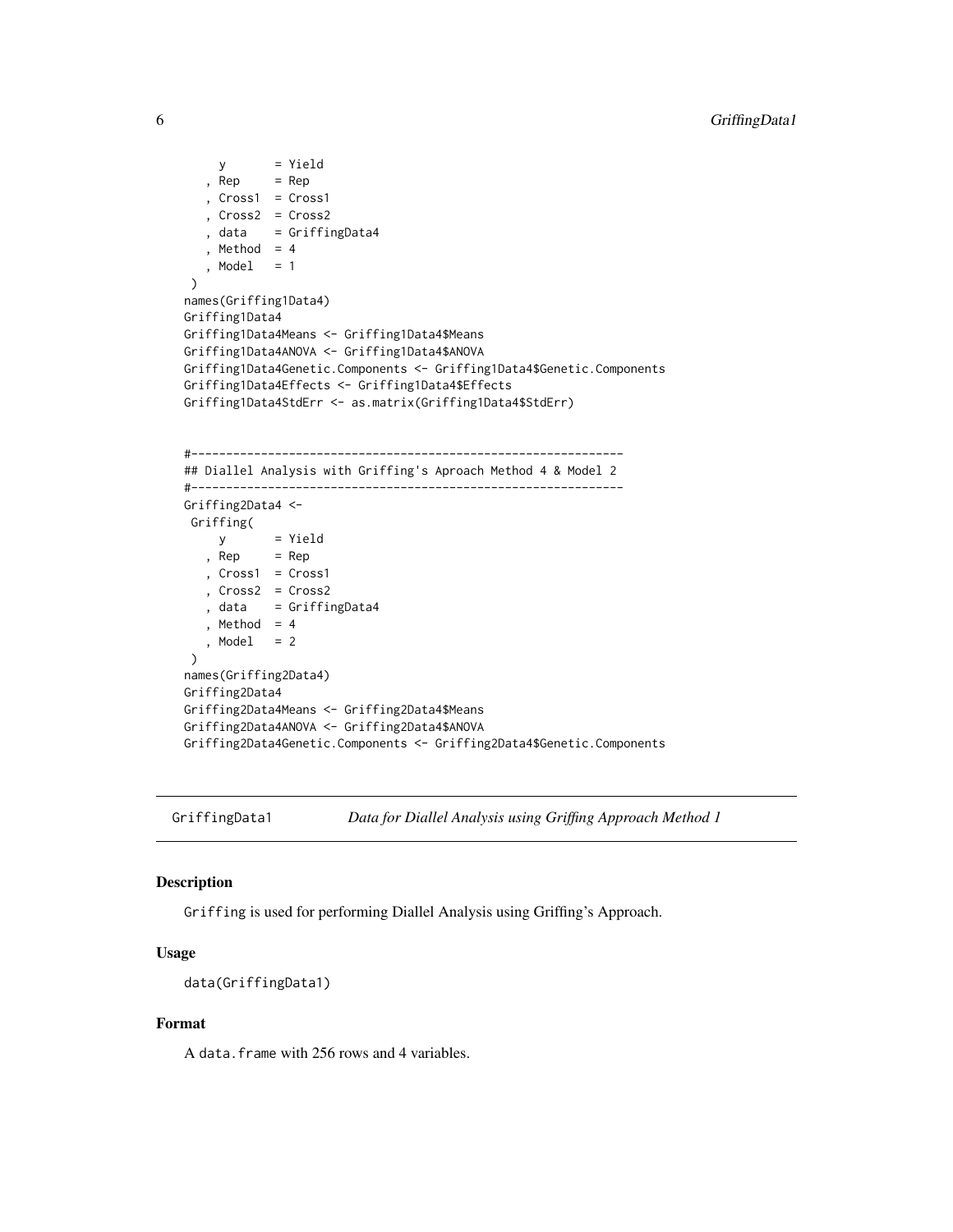#### <span id="page-6-0"></span>GriffingData2 7

#### Details

- Cross1 Cross 1
- Cross2 Cross 2
- Rep Replicate
- Yield Yield Response

#### Author(s)

Muhammad Yaseen (<myaseen208@gmail.com>)

#### References

- 1. Griffing, B. (1956) Concept of General and Specific Combining Ability in relation to Diallel Crossing Systems. *Australian Journal of Biological Sciences*, 9(4), 463–493.
- 2. Singh, R. K. and Chaudhary, B. D. (2004) *Biometrical Methods in Quantitative Genetic Analysis*. New Delhi: Kalyani.

#### See Also

[Griffing](#page-1-1) , [GriffingData2](#page-6-1) , [GriffingData3](#page-7-1) , [GriffingData4](#page-8-1)

#### Examples

data(GriffingData1)

<span id="page-6-1"></span>GriffingData2 *Data for Diallel Analysis using Griffing Approach Method 2*

#### Description

Griffing is used for performing Diallel Analysis using Griffing's Approach.

#### Usage

```
data(GriffingData2)
```
#### Format

A data.frame with 144 rows and 4 variables.

#### Details

- Cross1 Cross 1
- Cross2 Cross 2
- Rep Replicate
- Yield Yield Response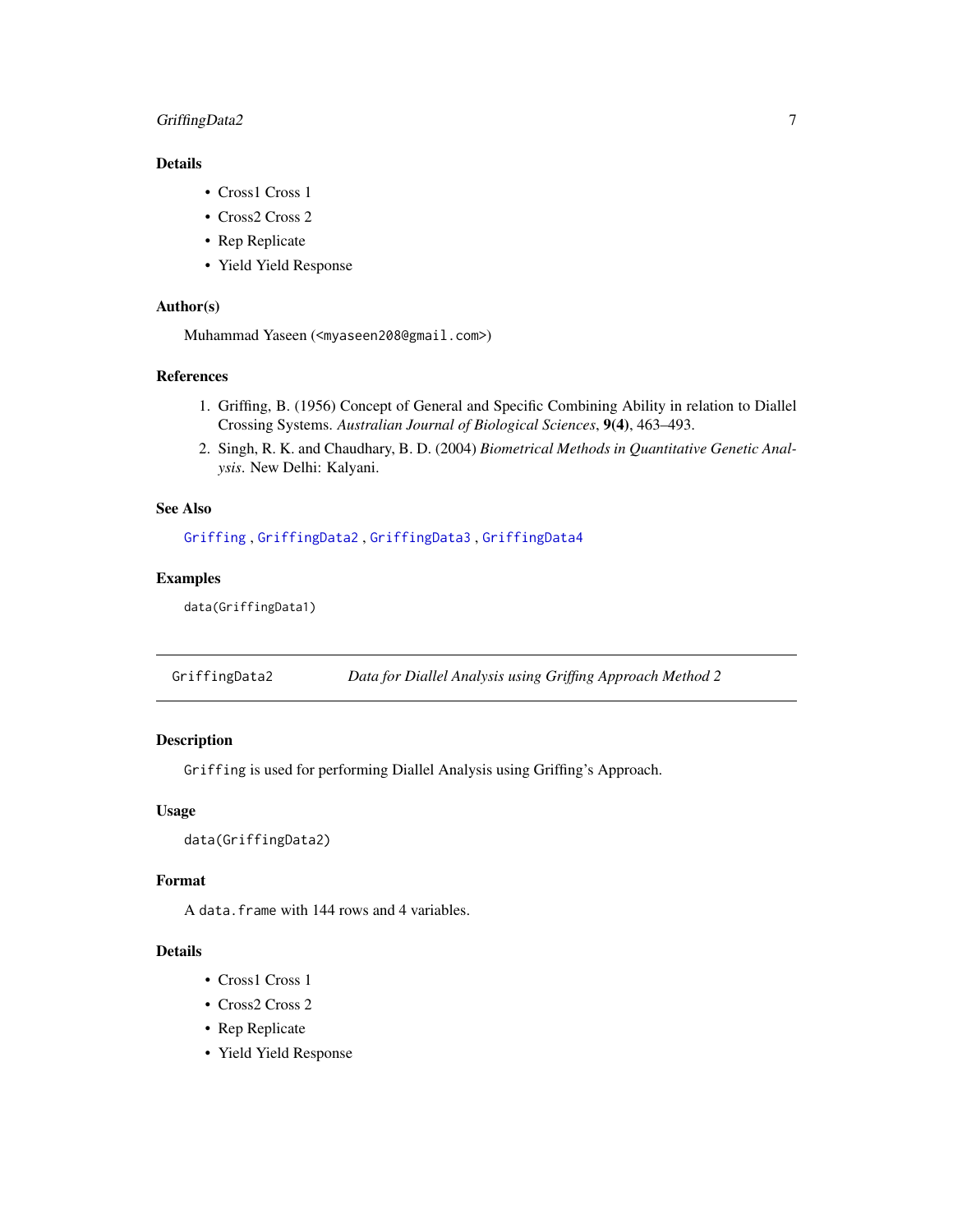#### <span id="page-7-0"></span>Author(s)

Muhammad Yaseen (<myaseen208@gmail.com>)

#### References

- 1. Griffing, B. (1956) Concept of General and Specific Combining Ability in relation to Diallel Crossing Systems. *Australian Journal of Biological Sciences*, 9(4), 463–493.
- 2. Singh, R. K. and Chaudhary, B. D. (2004) *Biometrical Methods in Quantitative Genetic Analysis*. New Delhi: Kalyani.

#### See Also

[Griffing](#page-1-1) , [GriffingData1](#page-5-1) , [GriffingData3](#page-7-1) , [GriffingData4](#page-8-1)

#### Examples

data(GriffingData2)

<span id="page-7-1"></span>GriffingData3 *Data for Diallel Analysis using Griffing Approach Method 3*

#### Description

Griffing is used for performing Diallel Analysis using Griffing's Approach.

#### Usage

```
data(GriffingData3)
```
#### Format

A data.frame with 224 rows and 4 variables.

#### Details

- Cross1 Cross 1
- Cross2 Cross 2
- Rep Replicate
- Yield Yield Response

#### Author(s)

Muhammad Yaseen (<myaseen208@gmail.com>)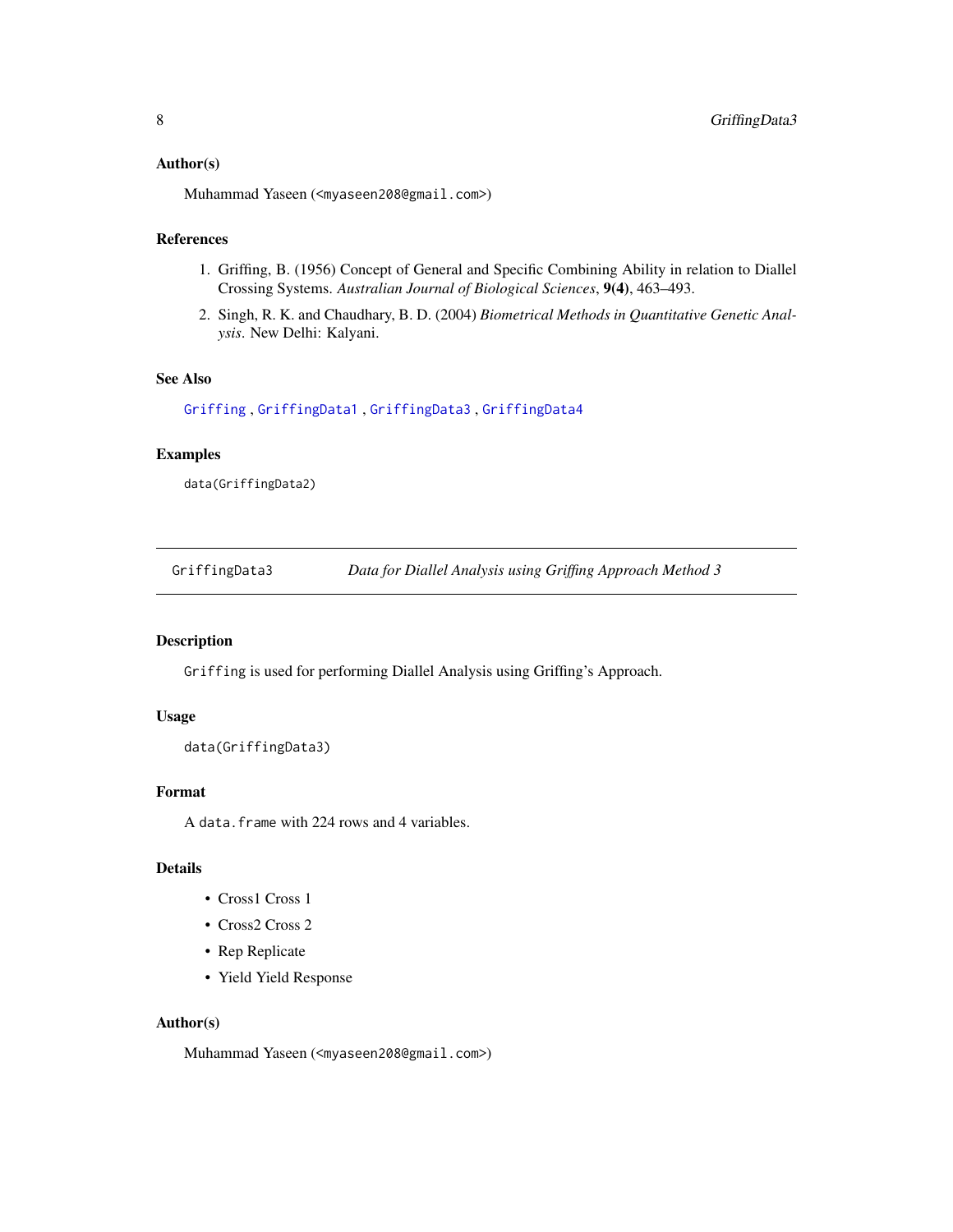#### <span id="page-8-0"></span>GriffingData4 9

#### References

- 1. Griffing, B. (1956) Concept of General and Specific Combining Ability in relation to Diallel Crossing Systems. *Australian Journal of Biological Sciences*, 9(4), 463–493.
- 2. Singh, R. K. and Chaudhary, B. D. (2004) *Biometrical Methods in Quantitative Genetic Analysis*. New Delhi: Kalyani.

#### See Also

[Griffing](#page-1-1) , [GriffingData1](#page-5-1) , [GriffingData2](#page-6-1) , [GriffingData4](#page-8-1)

#### Examples

data(GriffingData3)

<span id="page-8-1"></span>GriffingData4 *Data for Diallel Analysis using Griffing Approach Method 4*

#### Description

Griffing is used for performing Diallel Analysis using Griffing's Approach.

#### Usage

data(GriffingData4)

#### Format

A data.frame with 112 rows and 4 variables.

#### Details

- Cross1 Cross 1
- Cross2 Cross 2
- Rep Replicate
- Yield Yield Response

#### Author(s)

Muhammad Yaseen (<myaseen208@gmail.com>)

#### References

- 1. Griffing, B. (1956) Concept of General and Specific Combining Ability in relation to Diallel Crossing Systems. *Australian Journal of Biological Sciences*, 9(4), 463–493.
- 2. Singh, R. K. and Chaudhary, B. D. (2004) *Biometrical Methods in Quantitative Genetic Analysis*. New Delhi: Kalyani.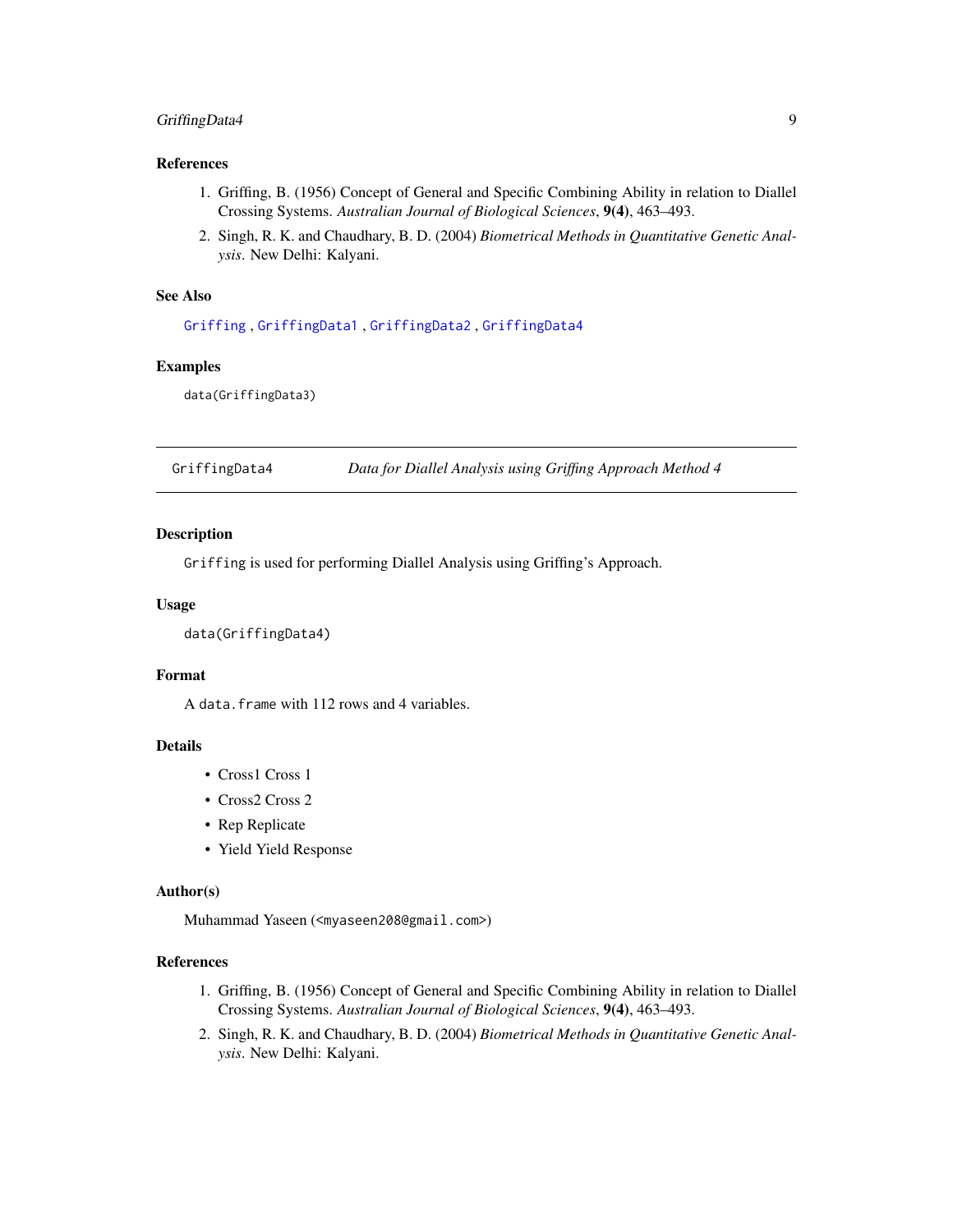#### <span id="page-9-0"></span>10 **Hayman**

#### See Also

[Griffing](#page-1-1) , [GriffingData1](#page-5-1) , [GriffingData2](#page-6-1) , [GriffingData3](#page-7-1)

#### Examples

data(GriffingData4)

<span id="page-9-1"></span>Hayman *Diallel Analysis using Hayman Approach*

#### Description

Hayman is used for performing Diallel Analysis using Hayman's Approach.

#### Usage

Hayman(y, Rep, Cross1, Cross2, data)

#### Arguments

| V                  | Numeric Response Vector |
|--------------------|-------------------------|
| Rep                | Replicate as factor     |
| Cross1             | Cross 1 as factor       |
| Cross <sub>2</sub> | Cross 2 as factor       |
| data               | A data frame            |

#### Details

Diallel Analysis using Haymans's approach.

#### Value

Means Means ANOVA Analysis of Variance (ANOVA) table Genetic.Components Genetic Components Effects Effects of Crosses StdErr Standard Errors of Crosses

#### Author(s)

Muhammad Yaseen (<myaseen208@gmail.com>)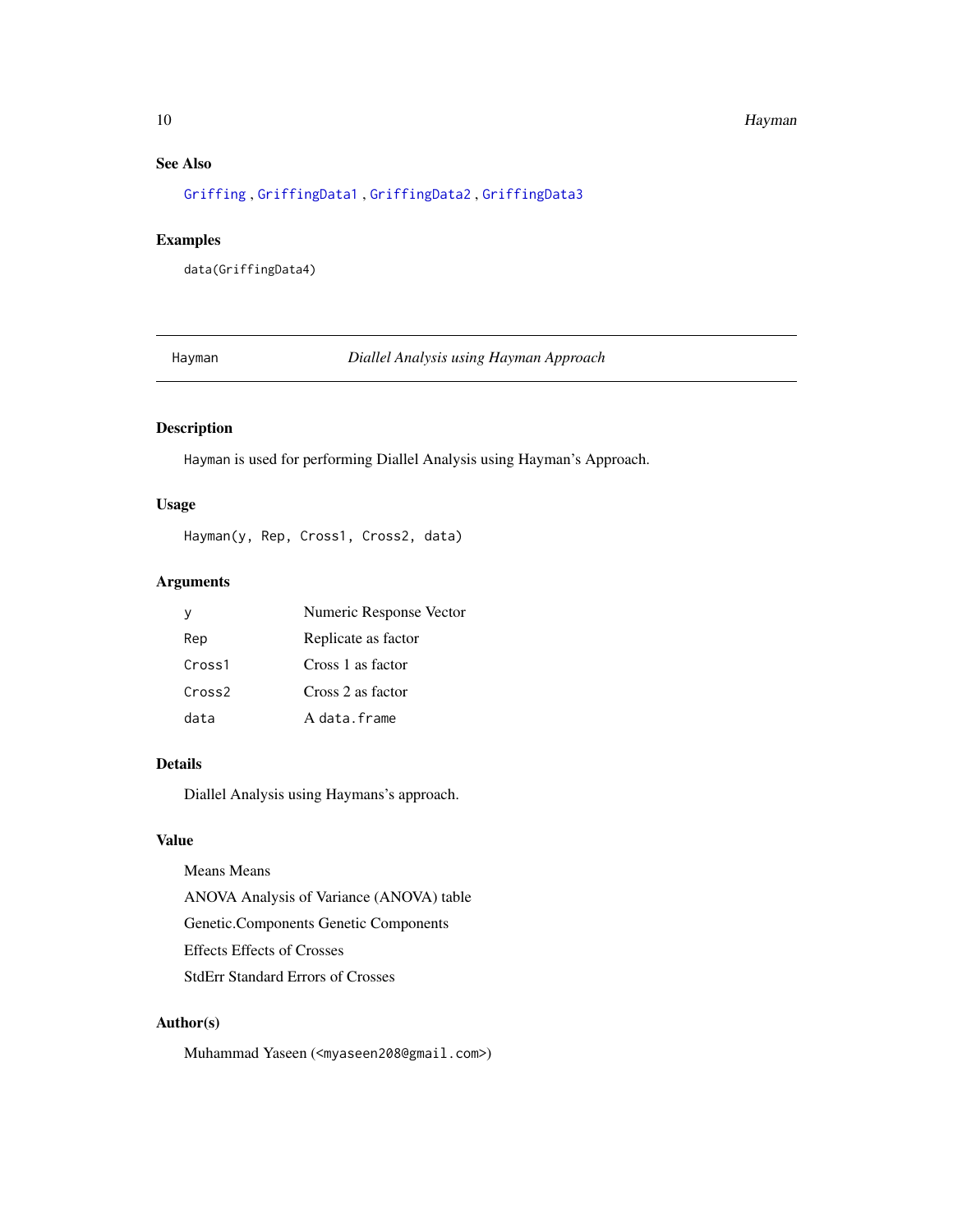#### <span id="page-10-0"></span>Hayman 11

#### References

- 1. Hayman, B. I. (1954 a) The Theory and Analysis of Diallel Crosses. *Genetics*, 39, 789–809.
- 2. Hayman, B. I. (1954 b) The Analysis of Variance of Diallel Tables. *Biometrics*, 10, 235–244.
- 3. Hayman, B. I. (1957) Interaction, Heterosis and Diallel Crosses. *Genetics*, 42, 336–355.
- 4. Singh, R. K. and Chaudhary, B. D. (2004) *Biometrical Methods in Quantitative Genetic Analysis*. New Delhi: Kalyani.

#### See Also

[Griffing](#page-1-1) , [HaymanData](#page-11-1)

#### Examples

```
#------------------------------------------
## Diallel Analysis with Haymans's Aproach
#------------------------------------------
Hayman1Data <-
Hayman(
    y = Yield
  , Rep = Rep, Cross1 = Cross1
  , Cross2 = Cross2
   , data = HaymanData
  )
Hayman1Data
names(Hayman1Data)
Hayman1DataMeans <- Hayman1Data$Means
Hayman1DataANOVA <- Hayman1Data$ANOVA
Hayman1DataWr.Vr.Table <- Hayman1Data$Wr.Vr.Table
Hayman1DataComponents.of.Variation <- Hayman1Data$Components.of.Variation
Hayman1DataOther.Parameters <- Hayman1Data$Other.Parameters
Hayman1DataFr <- Hayman1Data$Fr
#----------------
# Wr-Vr Graph
#----------------
VOLO <- Hayman1Data$VOLO
In.Value <- Hayman1Data$In.Value
a <- Hayman1Data$a
b <- Hayman1Data$b
Wr.Vr <- Hayman1Data$Wr.Vr.Table
library(ggplot2)
ggplot(data=data.frame(x=c(0, max(In.Value, Wr.Vr$Vr, Wr.Vr$Wr, Wr.Vr$Wrei))), aes(x)) +
 stat_function(fun=function(x) {sqrt(x*VOLO)}, color="blue") +
```

```
geom\_hline(yintercept = 0) +
```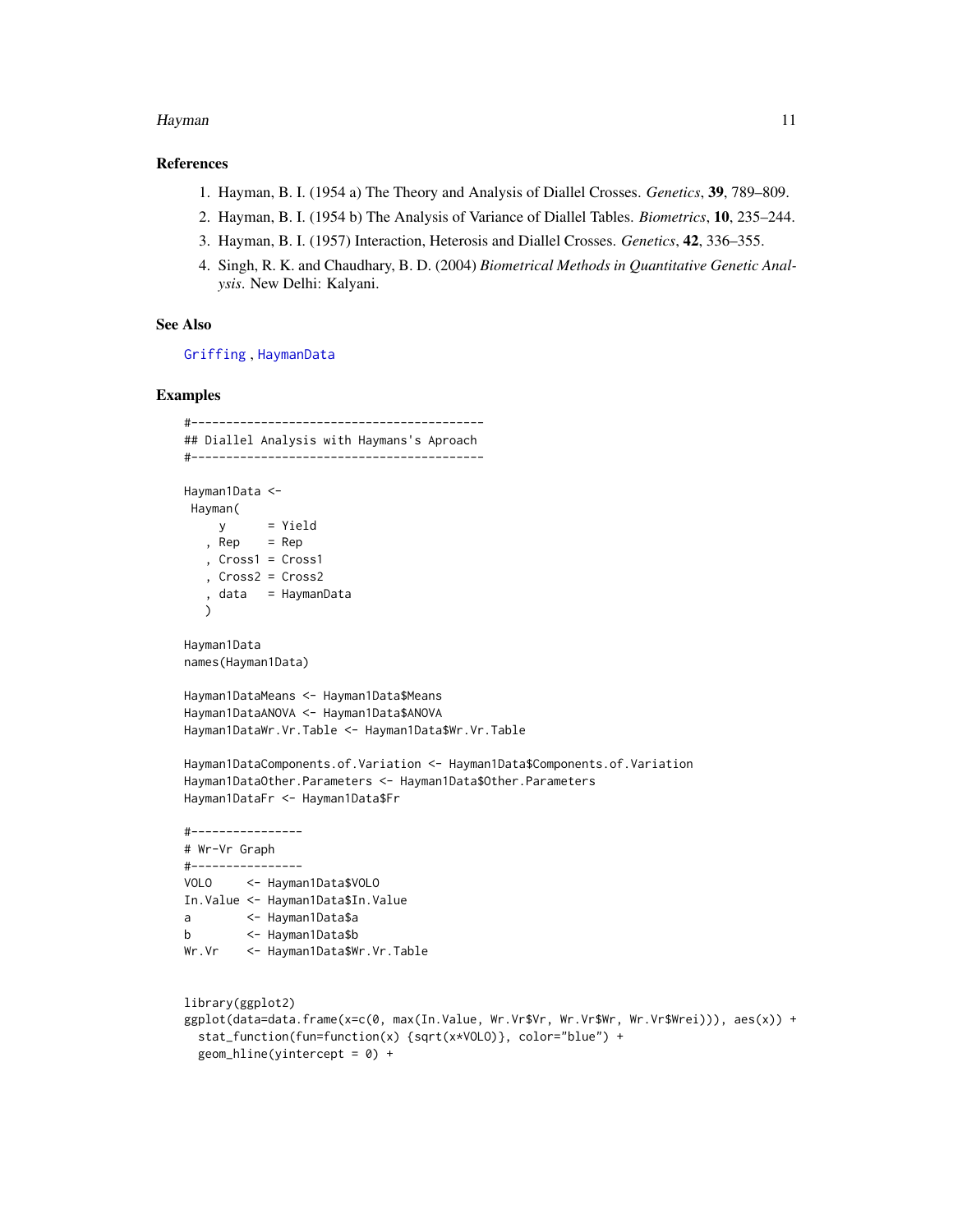```
geom\_vline(xintercept = 0) +geom_abline(intercept = a, slope = b) +
geom_abline(intercept = mean(Wr.Vr$Wr)-mean(Wr.Vr$Vr), slope = 1) +
geom_segment(aes(
   x = mean(Wr.Vr$Vr), y = min(0, mean(Wr.Vr$Wr)), xend = mean(Wr.Vr$Vr), yend = max(0, mean(Wr.Vr$Wr))
\lambda, color = "green"
) +
geom_segment(aes(
   x = min(\emptyset, mean(Wr.Vr$Vr)), y = mean(Wr.Vr$Wr), xend = max(0, mean(Wr.Vr$Vr)), yend = mean(Wr.Vr$Wr)
)
, color = "green"
) +lims(x=c(min(0, Wr.Vr$Vr, Wr.Vr$Wrei), max(Wr.Vr$Vr, Wr.Vr$Wrei)),
    y=c(min(0, Wr.Vr$Wr, Wr.Vr$Wrei), max(Wr.Vr$Wr, Wr.Vr$Wri))
) +labs(
      x = expression(V[r]), y = expression(W[r])
     , title = expression(paste(W[r]-V[r] , " Graph"))
    ) +
theme_bw()
```
<span id="page-11-1"></span>

HaymanData *Data for Diallel Analysis using Hayman's Approach*

#### Description

Griffing is used for performing Diallel Analysis using Hayman's Approach.

#### Usage

data(HaymanData)

#### Format

A data.frame with 256 rows and 4 variables.

#### Details

- Cross1 Cross 1
- Cross2 Cross 2
- Rep Replicate
- Yield Yield Response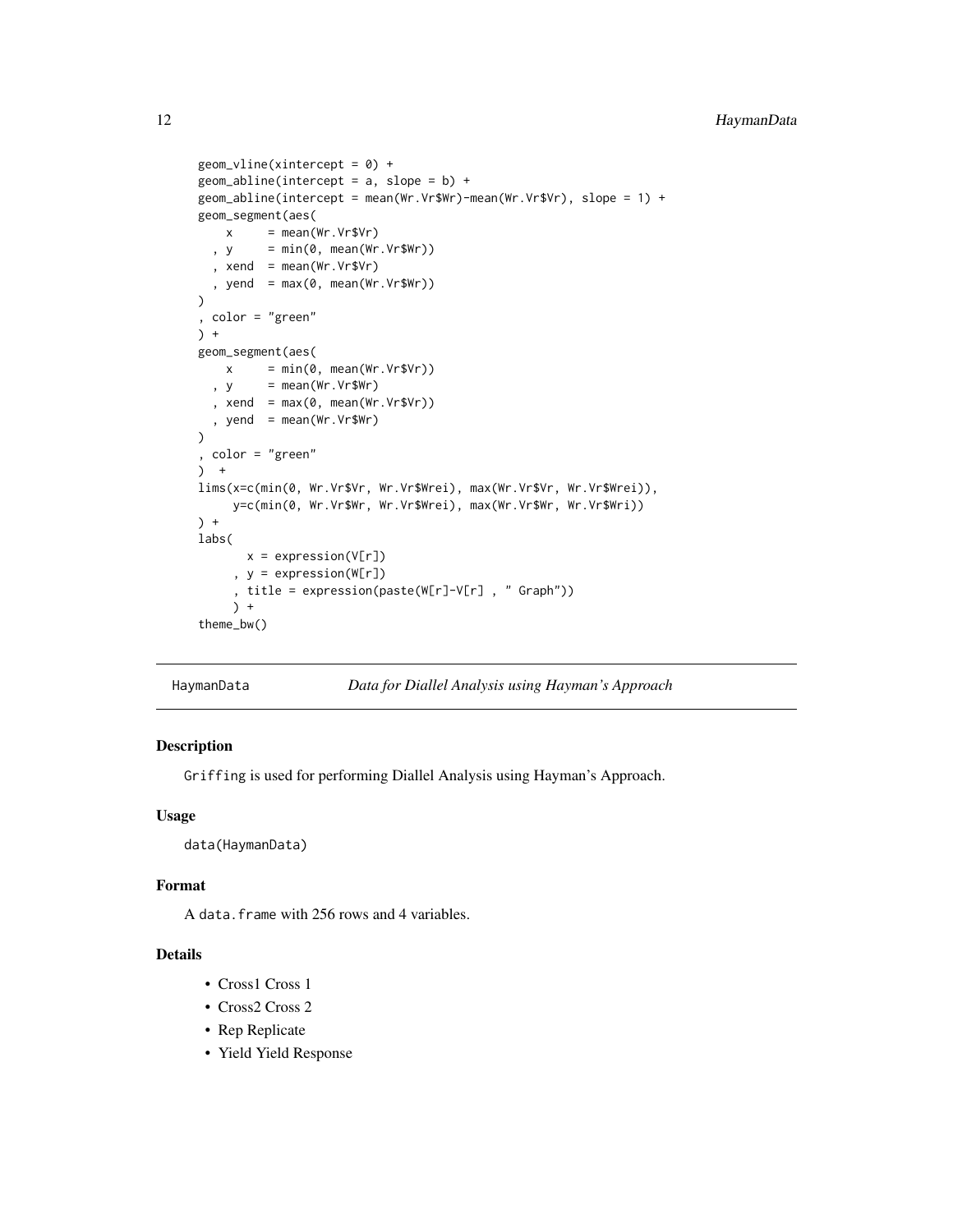#### <span id="page-12-0"></span>PartialDiallel 13

#### Author(s)

Muhammad Yaseen (<myaseen208@gmail.com>)

#### References

- 1. Griffing, B. (1956) Concept of General and Specific Combining Ability in relation to Diallel Crossing Systems. *Australian Journal of Biological Sciences*, 9(4), 463–493.
- 2. Test

#### Examples

data(HaymanData)

<span id="page-12-1"></span>PartialDiallel *Analysis for Partial Diallel*

#### Description

Analysis of Partial Diallel

#### Usage

PartialDiallel(y, Rep, Cross1, Cross2, data)

#### Arguments

| v                  | Numeric Response Vector |
|--------------------|-------------------------|
| Rep                | Replicate as factor     |
| Cross1             | Cross 1 as factor       |
| Cross <sub>2</sub> | Cross 2 as factor       |
| data               | A data frame            |

#### Value

Means Means

ANOVA Analysis of Variance (ANOVA) table

Genetic.Components Genetic Components

- General General
- Specific Specific

#### Author(s)

- 1. Pedro A. M. Barbosa (<pedro.barbosa@usp.br>)
- 2. Muhammad Yaseen (<myaseen208@gmail.com>)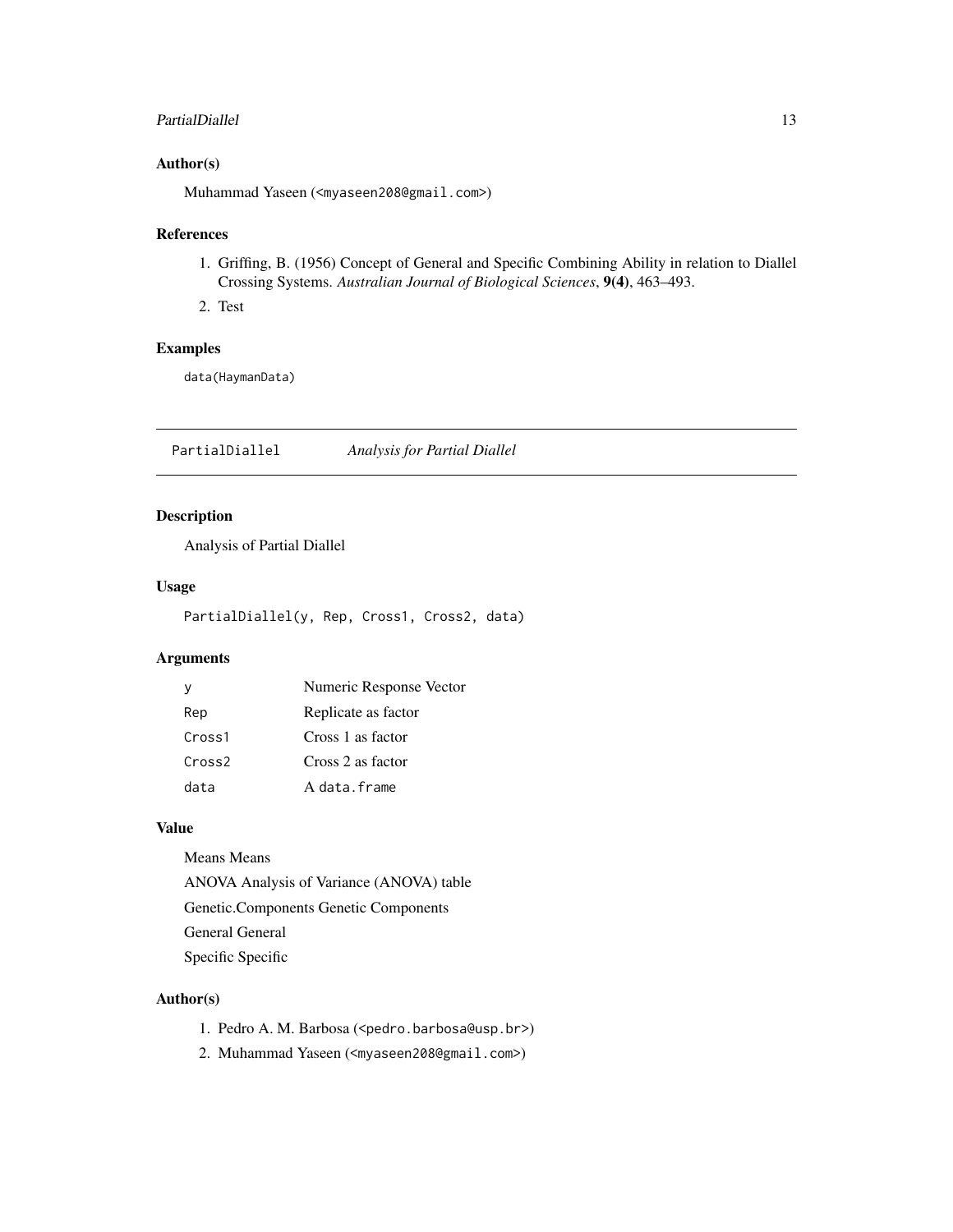### See Also

```
PartialDiallelData , Griffing , Hayman , GriffingData1 , GriffingData2 , GriffingData3
, GriffingData4
```
#### Examples

```
data(PartialDiallelData)
fm1 < -PartialDiallel(
     y = y, Rep = Rep, Cross1 = Cross1
    , Cross2 = Cross2
    , data = PartialDiallelData
  \mathcal{L}fm1
```
<span id="page-13-1"></span>PartialDiallelData *Data for Partial Diallel Analysis*

#### Description

Data for Partial Diallel Analysis

#### Usage

```
data(PartialDiallelData)
```
#### Details

- Cross1 Cross 1
- Cross2 Cross 2
- Rep Replicate
- Yield Yield Response

#### See Also

```
PartialDiallel , Griffing , Hayman , GriffingData1 , GriffingData2 , GriffingData3 ,
GriffingData4
```
#### Examples

data(PartialDiallelData)

<span id="page-13-0"></span>